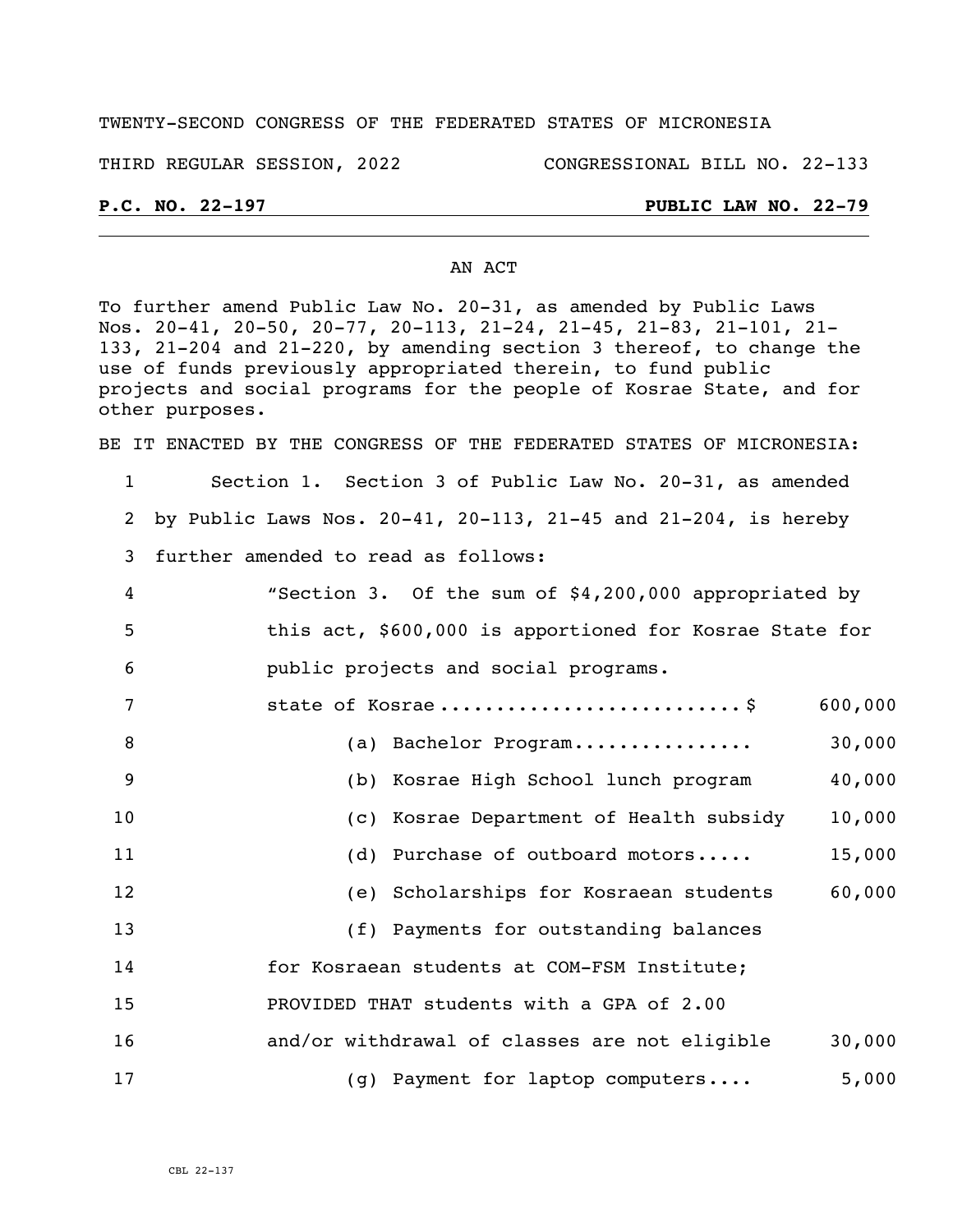# **P.C. NO. 22-197 PUBLIC LAW NO. 22-79**

| $\mathbf{1}$   | (h) Project for clearing of                 |        |
|----------------|---------------------------------------------|--------|
| $\overline{2}$ | mangrove channels  \$                       | 10,000 |
| 3              | (i) Delegation outreach/travel              | 25,000 |
| 4              | (j) Purchase of drinking water tanks and    |        |
| 5              | associated costs                            | 15,000 |
| 6              | (k) Tuition payment for Kosraean            |        |
| 7              | students at Xavier High School              | 15,000 |
| 8              | (1) Contributions to community              |        |
| 9              | activities/events/programs                  | 10,000 |
| 10             | (m) PhD candidate tuition costs             |        |
| 11             | at University of Southern California (USC). | 20,000 |
| 12             | (n) Walung Choir travel needs               | 15,000 |
| 13             | (o) Supplemental funding for                |        |
| 14             | Utwe Road improvement                       | 39,000 |
| 15             | (p) Malem Farmers Association               |        |
| 16             | (equipment purchase)                        | 35,000 |
| 17             | (q) Community Outreach and                  |        |
| 18             | Advocacy Program/travel                     | 20,000 |
| 19             | $(r)$ Fenet farm road improvement           | 3,000  |
| 20             | (s) Ka farm road improvement                | 5,000  |
| 21             | (t) Kosrae State referral program/          |        |
| 22             | Pharmaceutical supplies                     | 50,000 |
| 23             | (u) Lelu water catchments                   | 15,000 |
| 24             | (v) Agriculture projects                    | $-0-$  |
| 25             | Construction of Tafunsak Senior<br>(w)      |        |